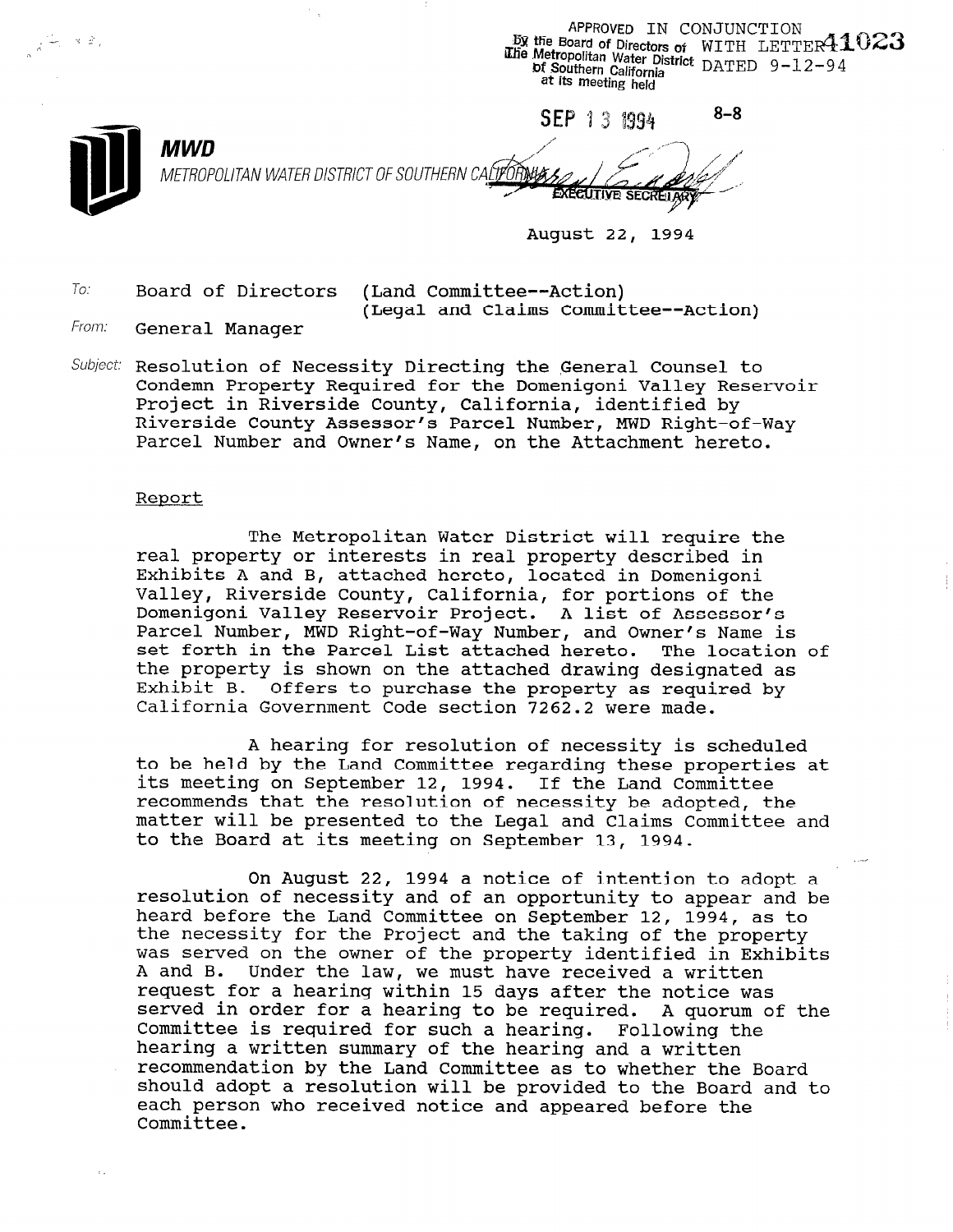Board of Directors -2- August 22, 1994

a I.

Transmitted herewith is the form of resolution declaring the necessity of the Project and for the acquisition of the property described in Exhibits A and B, attached hereto, and directing the General Counsel to commence condemnation proceedings in Riverside County to acquire the property.

On October 8, 1991, your Board and its Advisory Committees acting on this matter certified that the Final Environmental Impact Report for the Eastside Reservoir Project, herein referred to as the Domenigoni Valley Reservoir Project, had been completed in compliance with the California Environmental Quality Act (CEQA) and the State Guidelines, and that it had reviewed and considered the information contained in that document. Your action on the subject resolution is therefore in compliance with CEQA. No further environmental documentation or review is necessary for your Board to act on this request.

Recommendation

## LAND AND LEGAL AND CLAIMS COMMITTEES FOR ACTION.

It is recommended that the Board of Directors, by a two thirds vote, adopt the attached resolution declaring the necessity for the project and for the property described in Exhibits A and B, attached thereto, and directing the General Counsel to commence condemnation proceedings in Riverside County to acquire the property.

> John R. Wodraska General Manager

Gary M. Snyder Chief Engineer

Concur:

John K. Wodraska<br>General Manager

JV:ks  $\Delta\Lambda$ KARS(<br>-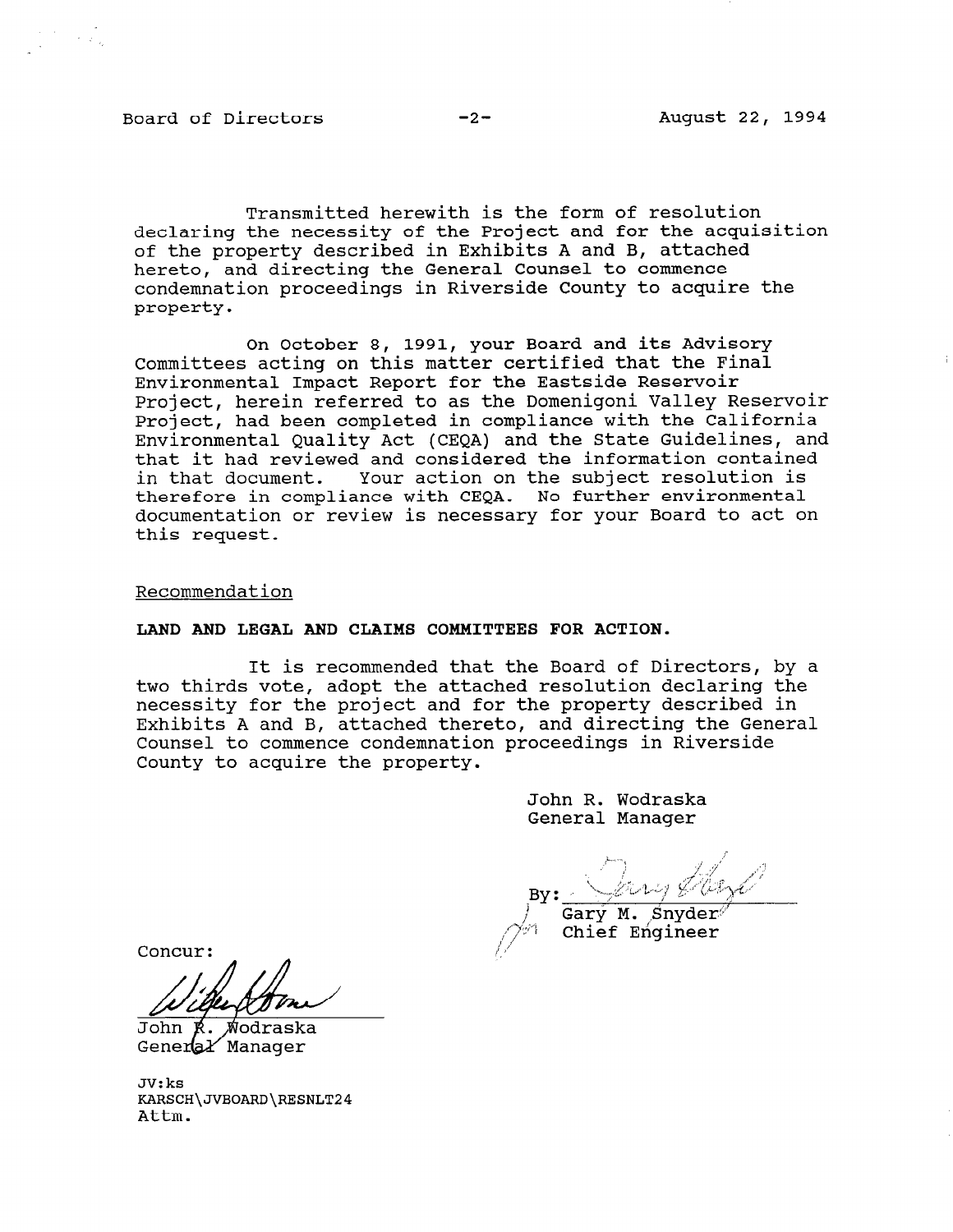STATEMENT OF GARY M. SNYDER IN SUPPORT OF RESOLUTION OF NECESSITY (DOMENIGONI VALLEY RESERVOIR PROJECT)

I, GARY M. SNYDER, declare:

1. I am chief engineer of The Metropolitan Water District of Southern California.

2. In order for Metropolitan to insure reliable delivery of water to its member public agencies for service to the public, it is necessary to construct, operate and maintain a water reservoir in Domenigoni Valley, Riverside County, California. Construction of the reservoir includes installation of a landscape screen as required by the Mitigation Plan for the Project.

3. The acquisition of the property described in the proposed resolution of necessity is necessary for the construction, operation and maintenance of the landscape screen. The property is located within Metropolitan's boundaries.

4. Metropolitan will require entry upon the property in order to be able to commence construction of the project.

5. So that it may be assured that Metropolitan will have possession and may proceed with the work, it is necessary that the resolution be adopted in order that an action may be commenced to condemn the property described in the proposed resolution of necessity, and a court order obtained authorizing Metropolitan to take possession of the property.

Executed in Los Angeles, on August  $2\mathcal{I}$  , 1994.

Gary Mongoler

karsch\jvboard\resnlt.24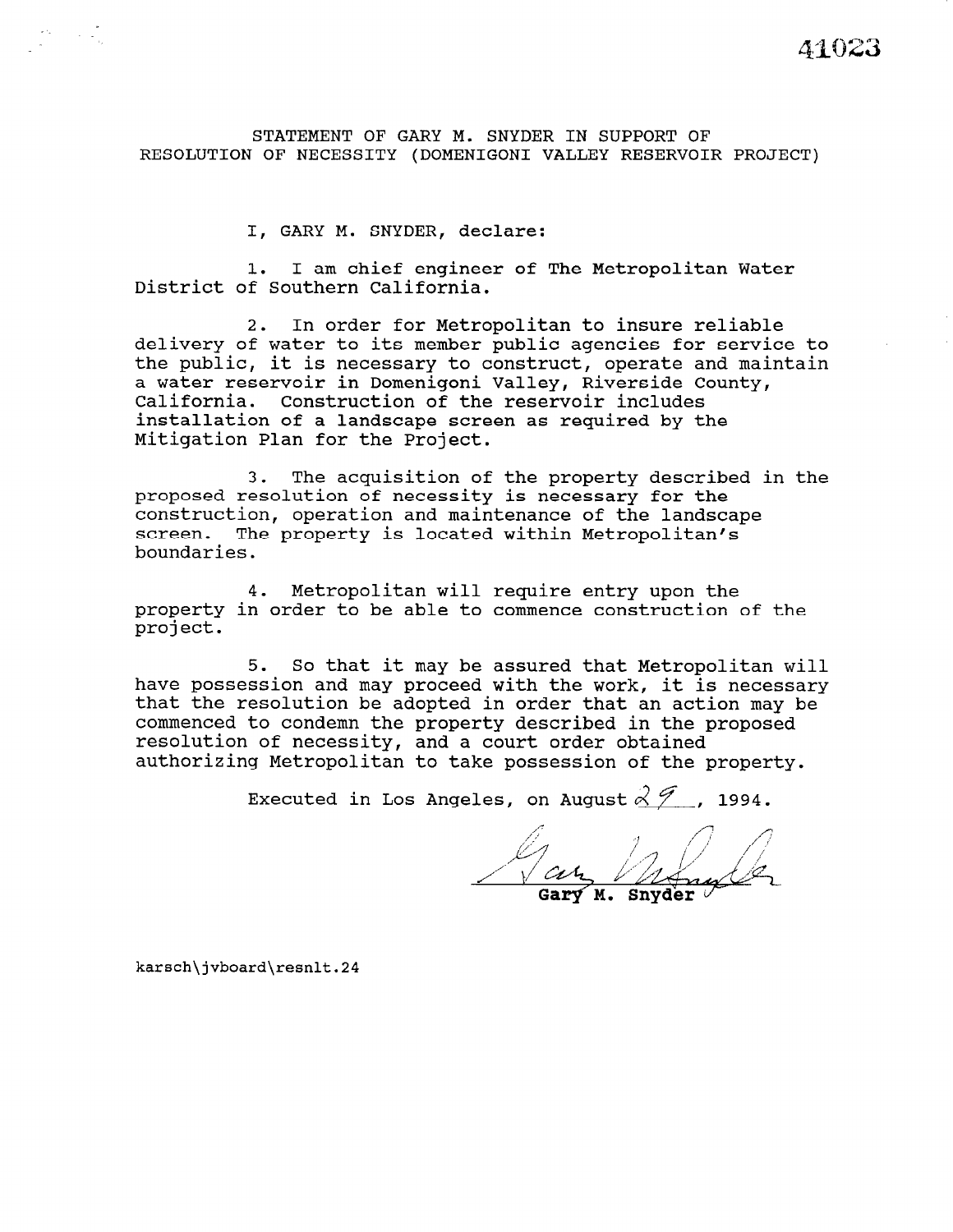# ATTACHMENT

| <b>ASSESSOR'S</b><br>PARCEL NO.                                                                    | MWD PARCEL NO.                    | OWNER'S NAMES                                                                         |
|----------------------------------------------------------------------------------------------------|-----------------------------------|---------------------------------------------------------------------------------------|
| $466 - 170 - 004$<br>$466 - 170 - 005$<br>466-180-006<br>466-180-013<br>466-260-005<br>466-170-001 | $144 - 1 - 30$<br>$144 - 1 - 525$ | Frederick E. Domenigoni,<br>Elsa E. Barton, Francis<br>Domenigoni, Jean<br>Domenigoni |

karsch\jvboard\resnlt.24

 $\label{eq:R1} \begin{split} \mathcal{P}^{(1)}(z) &= \mathcal{P}^{(2)}(z)\\ &= \mathcal{P}^{(1)}(z)\\ &= \mathcal{P}^{(2)}(z)\\ &= \mathcal{P}^{(1)}(z)\\ &= \mathcal{P}^{(2)}(z)\\ &= \mathcal{P}^{(1)}(z)\\ &= \mathcal{P}^{(1)}(z)\\ &= \mathcal{P}^{(2)}(z)\\ &= \mathcal{P}^{(1)}(z)\\ &= \mathcal{P}^{(1)}(z)\\ &= \mathcal{P}^{(1)}(z)\\ &= \mathcal{P}^{(1)}(z)\\ &= \mathcal{P}^{(1)}(z)$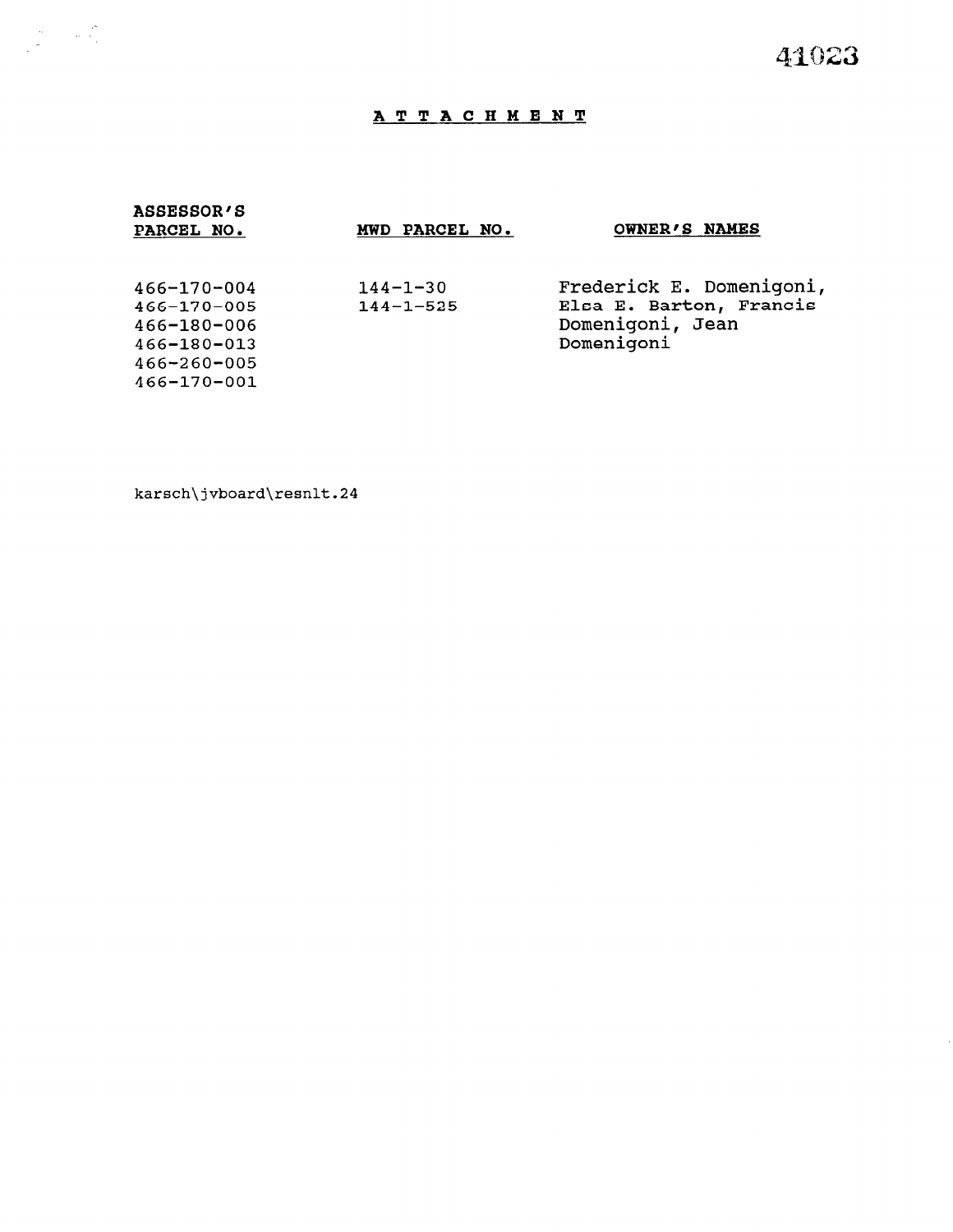### RESOLUTION 8453

A RESOLUTION OF THE BOARD OF DIRECTORS OF THE METROPOLITAN WATER DISTRICT OF SOUTHERN CALIFORNIA DIRECTING THE CONDEMNATION OF CERTAIN PROPERTIES SITUATED IN RIVERSIDE COUNTY (DOMENIGONI VALLEY RESERVOIR PROJECT)

BE IT RESOLVED, by the Board of Directors of The Metropolitan Water District of Southern California (District):

Section 1. The District's Board finds and determines that the public interest and necessity require, for public use, the construction, operation, and maintenance of a reservoir for the storage and transportation of water and for the installation of a landscape screen in connection with the reservoir, in the County of Riverside, California, and that certain property situated in the County of Riverside is necessary therefor.

Section 2. The property to be acquired for the public use set forth in Section 1 hereof consists of the interests in the parcel of land described in Exhibit A attached hereto and incorporated herein by reference. The property is located within the District's boundaries at the location shown on Exhibit B attached hereto and incorporated herein by reference. The District's Board finds and determines that the property is necessary for the proposed project.

Section 3. The District's Board of Directors hereby declares its intention to acquire the property by proceedings in eminent domain as authorized by the Metropolitan Water District Act (Stats. 1969, Ch. 209, as amended).

Section 4. The proposed project is planned or located in the manner that will be most compatible with the greatest public good and the least private injury.

Section 5. The offer required by section 7267.2 <u>section 5</u>. The Offer required by Section 7267. of the carriornia Govern

Section 6. The District's General Counsel is <u>bection 6</u>. The District's General Counsel is in the Superior Court of the Superior Court of the Superior Court o nereby affected to commence proceedings in the superio of California, County of Riverside, for the purpose of condemning and acquiring the property and to take such steps as may be necessary to secure an order of court permitting the District to take possession of the property for the uses and purposes herein described. He is authorized to take such action and steps as he deems necessary in connection with such proceedings, including the amending of the complaint to reduce the extent of the property to be acquired so as to reduce the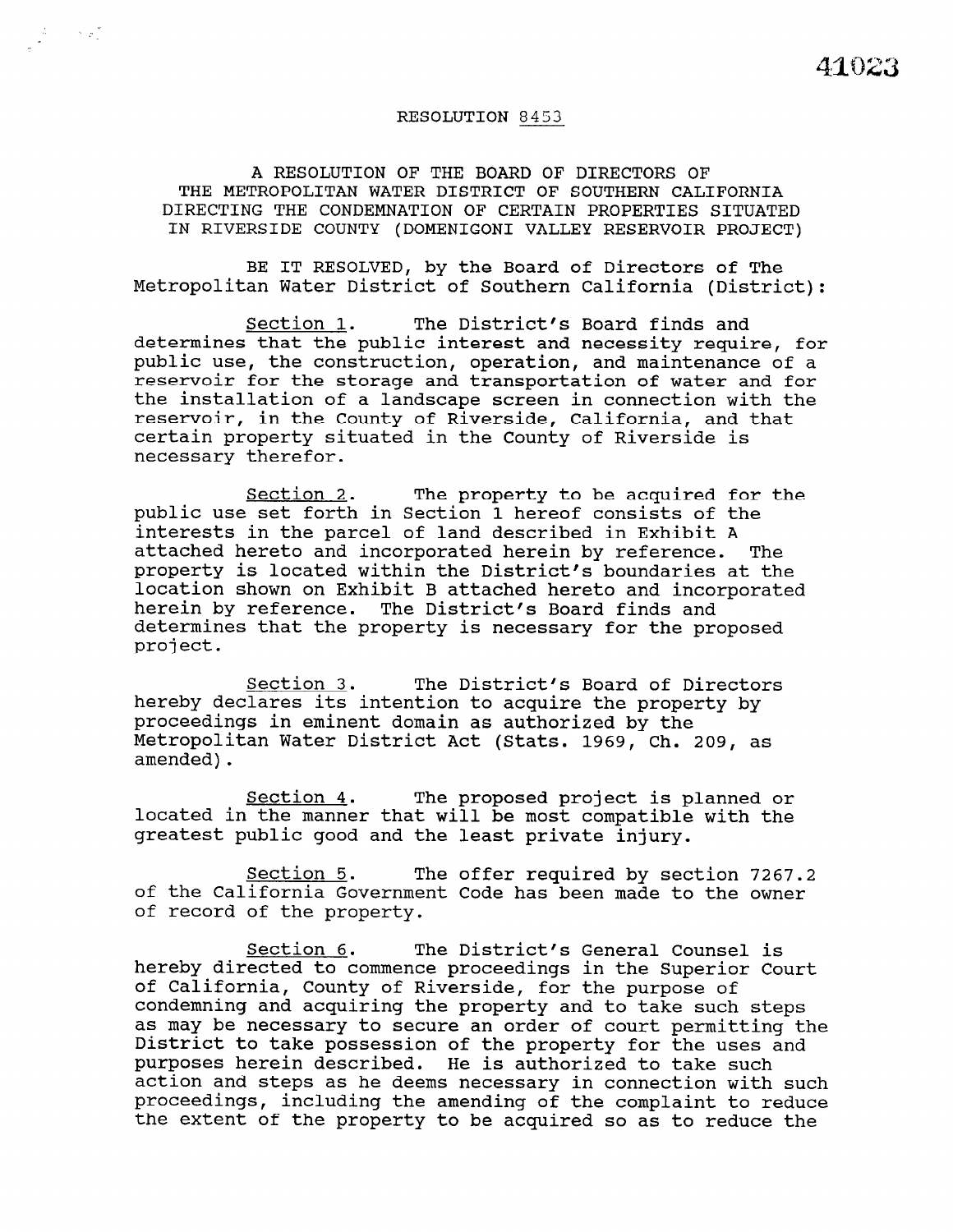compensation payable in the action where such change would not substantially impair the construction and operation of the said public works, and to incur expenses necessary and incidental to the action.

I HEREBY CERTIFY, that the foregoing resolution was adopted at the meeting of the Board of Directors of The Metropolitan Water District of Southern California held the 13th day of September, 1994, by vote of two-thirds of all its members, and I further certify that the foregoing is a full, true and correct copy of the resolution.

> Executive Secretary The Metropolitan Water District of Southern California

karsch\jvboard\resnlt.24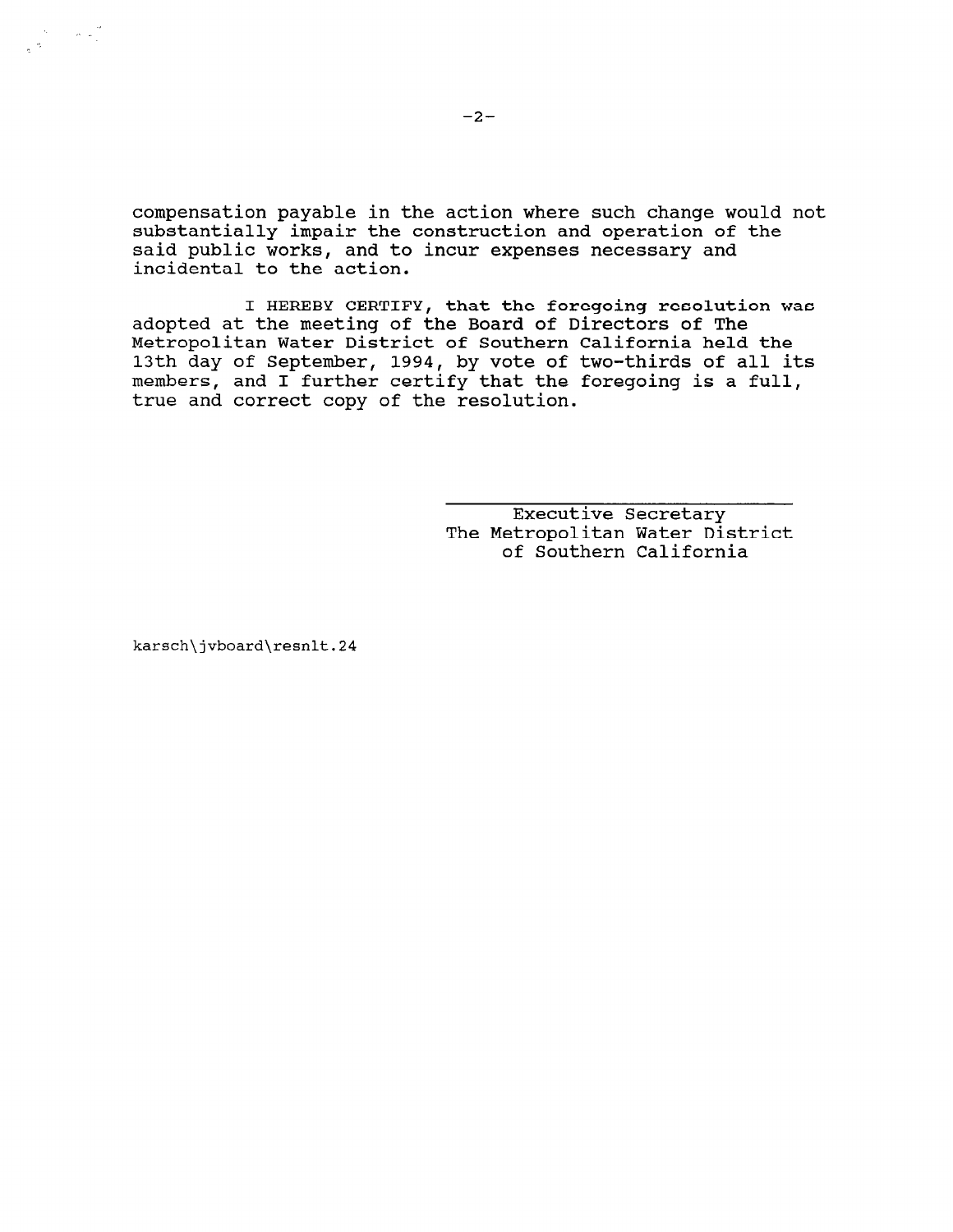#### EXHIBIT A

(1) Fee simple interest in the westerly 32 feet of the strip of land described herein as Parcel 144-l-30, reserving to owner the right of ingress and egress over and across such property at such locations as are authorized by the governmental agency with authority to regulate access to Winchester Road (State Highway 79).

(2) Fee simple interest in the westerly 32 feet of the strip of land described herein as Parcel 144-1-525, reserving to owner the right of ingress and egress over and across such property at such locations as are authorized by the governmental agency with authority to regulate access to Winchester Road (State Highway 79).

(3) Permanent easement in the easterly 30 feet of the strip of land described herein as Parcel 144-l-30 for purposes of planting and maintaining landscaping, including placement of fill and construction of irrigation facilities, reserving to owner the right of ingress and egress over and across such property at such locations as are authorized by the governmental agency with authority to regulate access to Winchester Road (State Highway 79).

(4) Permanent easement in the easterly 30 feet of the strip of land described herein as Parcel 144-1-525, for purposes of planting and maintaining landscaping, including purposes or prancing and maintaining randscaping, included procement of fift and construction of infligation identifies reserving to owner the right of ingress and egress over and<br>covers such property at such locations as and outhorized by across such property at such focations as are authorized by the governmental agency with authority to regulate access to<br>Winchester Road (State Highway 79).

karsch\jvboard\resnlt24

 $\sim e^{-\frac{2}{3} \beta}$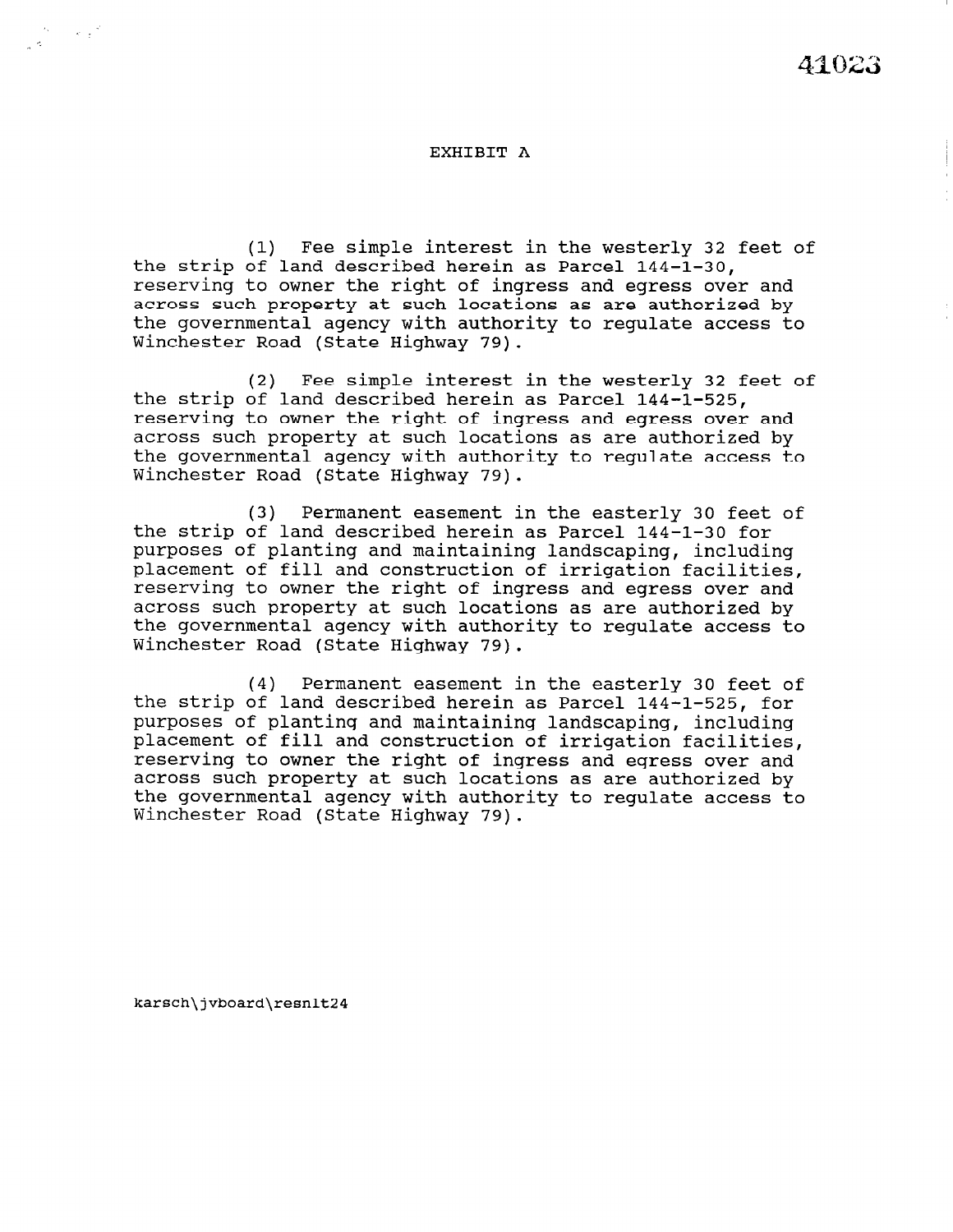## EXHIBIT A

 $-144-1-30$ Frederick Domenigoni,et al

All that portion of the west half of Section 10, T6S, R2W, SBM, in the County of Riverside, State of California, lying within a strip of land, 62 feet wide, the westerly line of said 62 foot wide strip being parallel with and distant 50 feet easterly, as measured at right angles and radially to the center line of Winchester Road (State Highway 79), 100 feet wide, as described in a deed to said County, recorded on January 18, 1949 in Book 1045, Page 57 et seq., of Official Records, in the office of the County Recorder of said County.

The sidelines of said strip of land, 62 feet wide, shall be prolonged or shortened so as to terminate southerly and northerly on the southerly and northerly lines of said west half of said Section 10.

EXCEPTING therefrom that portion of said strip of land, 62 feet wide, lying northerly of the southerly line of the northwest quarter of the northwest quarter of said Section 10.

> . <br>  $\sim$ -- \_\_,

T.B./1441030'

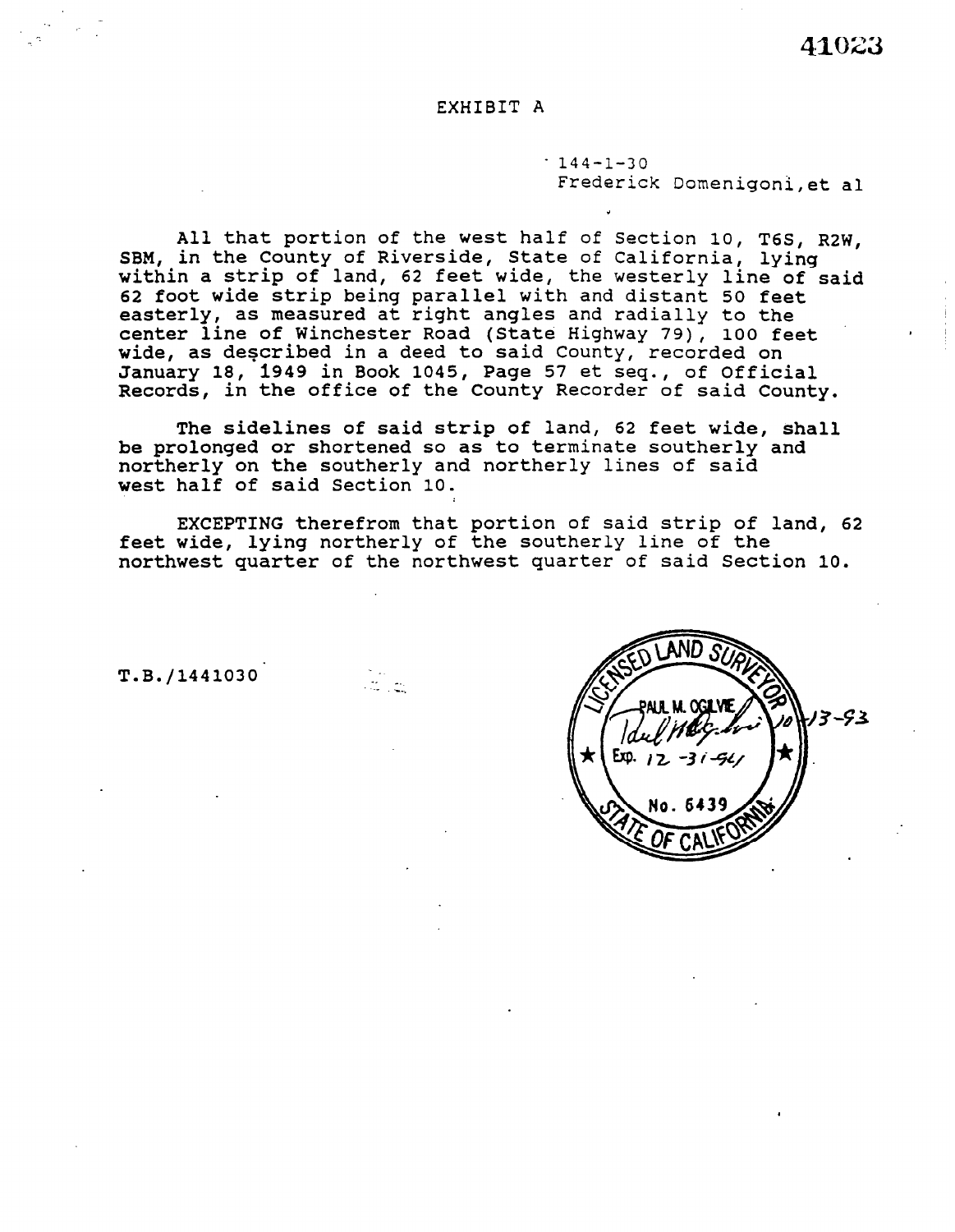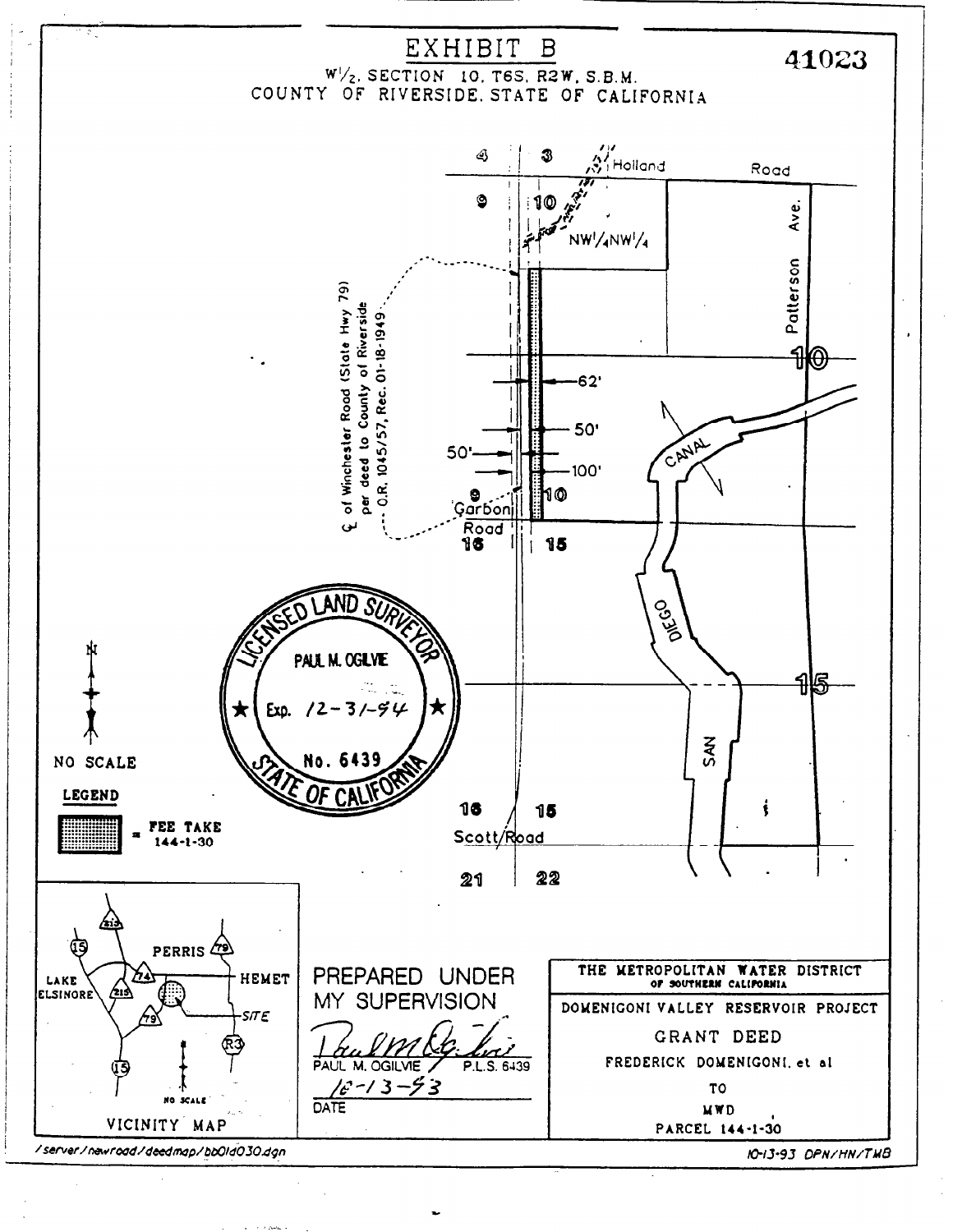41023

# EXHIBIT A

144-1-525 Francis Domenigoni, trustee

All that portion of the northwest quarter of the northwest quarter of Section 10, T6S, R2W, SBM, in the County of Riverside, State of California, lying within a strip of land, 62 feet wide, the westerly line of said 62 foot wide strip being parallel and concentric with and distant 50 feet easterly, as measured at right angles and radially to the center line of Winchester Road (State Highway 79), 100 feet wide, as described in a deed to said County, recorded on January 18, 1949 in Book 1045, Page 57 et seq., of Official Records, in the office of the County Recorder of said County.

The sidelines of said strip of land, 62 feet wide, shall be prolonged or shortened so as to terminate southerly on the southerly line of said northwest quarter of the northwest quarter and be continued or shortened so as to terminate northerly on the northerly line of said northwest quarter of the northwest quarter.

T.B./1441525  $\|\gamma\| \leq \log 25$